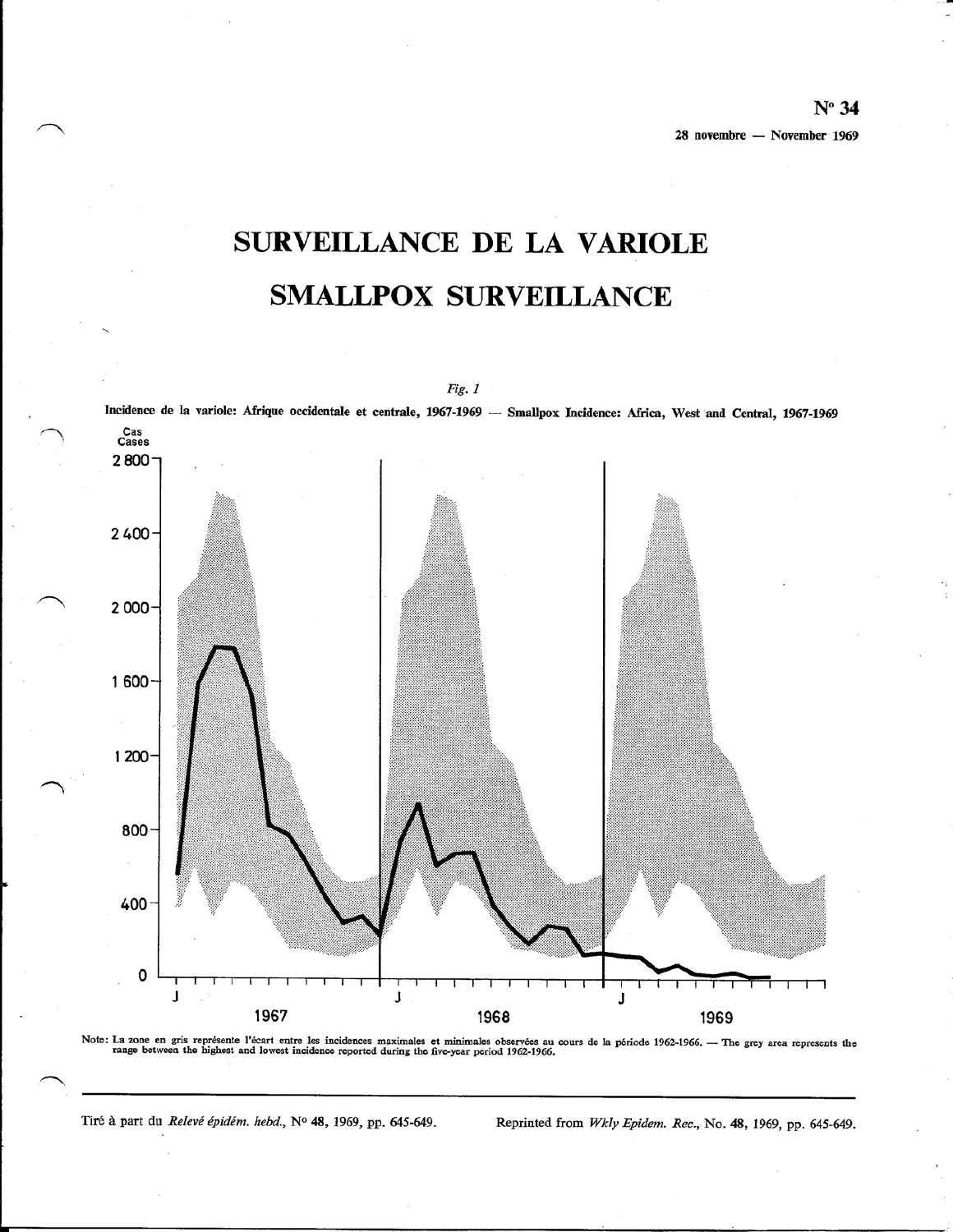## Nombre provisoire de cas par semaine (y compris cas suspects et importés) — Provisional number of cases by week (including suspected cases and imported cases) Rapports reçus jusqu'au 25 novembre 1969 — Reports received by 25 November 1969

|                                                                                                                                                                                                 | 1969                                                                 |                                                                       |                                                           |                                            |                                                        |                                                                                 |                                                           |                                                                                       | 1968                                                            |                                                                                  |                                                                                       |                                                                                            |                                                              |                                                                                  |                                                                |                                                                                  |                                                                                       |                                                                                               |                                                        |                                                                |                       |                               |                                                      |                                             |                                          |
|-------------------------------------------------------------------------------------------------------------------------------------------------------------------------------------------------|----------------------------------------------------------------------|-----------------------------------------------------------------------|-----------------------------------------------------------|--------------------------------------------|--------------------------------------------------------|---------------------------------------------------------------------------------|-----------------------------------------------------------|---------------------------------------------------------------------------------------|-----------------------------------------------------------------|----------------------------------------------------------------------------------|---------------------------------------------------------------------------------------|--------------------------------------------------------------------------------------------|--------------------------------------------------------------|----------------------------------------------------------------------------------|----------------------------------------------------------------|----------------------------------------------------------------------------------|---------------------------------------------------------------------------------------|-----------------------------------------------------------------------------------------------|--------------------------------------------------------|----------------------------------------------------------------|-----------------------|-------------------------------|------------------------------------------------------|---------------------------------------------|------------------------------------------|
| $Pays - Country$                                                                                                                                                                                | Janv.<br>Jan.                                                        | Fév.<br>Feb.                                                          | Mars<br>Mar.                                              | Avril<br>April                             | Mai<br>May                                             | June                                                                            | Juin Juillet<br>July                                      |                                                                                       | Août — August                                                   |                                                                                  |                                                                                       |                                                                                            | Septembre — September                                        |                                                                                  |                                                                |                                                                                  | Octobre --- October                                                                   |                                                                                               |                                                        |                                                                | Novembre<br>November  |                               | TOTAL<br>à ce jour                                   | TOTAL<br>même<br>période                    | TOTAL<br>pour                            |
|                                                                                                                                                                                                 | $1-5$                                                                | $6-9$                                                                 |                                                           | $10-13$   $14-18$                          |                                                        | 19-22 23-26 27-31                                                               |                                                           | 32                                                                                    | 33                                                              | 34                                                                               | 35                                                                                    | 36                                                                                         | 37                                                           | 38                                                                               | 39                                                             | 40                                                                               | 41                                                                                    | 42                                                                                            | 43                                                     | 44                                                             | 45                    | 46                            | to date                                              | same<br>period                              | l'année<br>for year                      |
| AFRIOUE (occidentale et centrale)<br>AFRICA (West and Central)<br>Cameroun - Cameroon<br>Dahomey<br>Ghana<br>والمتعاط والمتعاط والمتعاط والمتعارف<br>Guinée — Guinea $\ldots$ , $\ldots$ .      | 11<br>-3<br>12                                                       | 3<br>$\overbrace{\phantom{aaaaa}}$<br>---<br>$\overline{\phantom{0}}$ | $\overline{\phantom{0}}$<br>-<br>$\overline{\phantom{0}}$ | -<br>$\overline{\phantom{0}}$<br>----<br>4 | -<br>--<br>$\overline{\phantom{0}}$                    | $\overline{\phantom{0}}$<br>$\overline{\phantom{m}}$                            | 31<br>-<br>$\overline{\phantom{0}}$                       | $\overline{\phantom{m}}$<br>$\overline{\phantom{0}}$<br>$\overline{\phantom{0}}$      | $\overline{\phantom{0}}$<br>-                                   | 12<br>---                                                                        | $\overline{\phantom{a}}$<br>$\overline{\phantom{0}}$<br>—<br>$\overline{\phantom{0}}$ | --<br>$\overline{\phantom{0}}$<br>$\overline{\phantom{0}}$                                 | 9<br>$\overbrace{\phantom{1333}}$<br>--                      | $\overline{\phantom{0}}$<br>$\overline{\phantom{0}}$<br>$\overline{\phantom{0}}$ | ---<br>—                                                       | $\overline{\phantom{0}}$                                                         | --<br>--<br>$\overline{\phantom{0}}$                                                  | —<br>$\overline{\phantom{0}}$                                                                 | $\sim$<br>---                                          | $\overline{\phantom{a}}$<br>$\overline{\phantom{a}}$           |                       |                               | 482<br>15<br>55<br>---<br>16                         | 5049<br>84<br>338<br>24<br>278              | 5 407<br>87<br>359<br>26<br>330          |
| Haute Volta — Upper Volta<br>Libéria - Liberia<br>Mali $\cdots$<br>Niger                                                                                                                        | $\overline{\phantom{m}}$<br>$\overline{\phantom{0}}$<br>$\mathbf{2}$ | ---<br>--<br>$\mathbf{1}$<br>5                                        | -<br>—<br>14                                              | $\mathbf{1}$                               | -<br>$\overline{\phantom{0}}$                          | 6                                                                               | -                                                         | $\overline{\phantom{m}}$<br>$\overline{\phantom{0}}$                                  | --<br>$\overline{\phantom{0}}$<br>$\overline{\phantom{a}}$<br>- | -                                                                                | -<br>$\overline{\phantom{0}}$<br>$\overline{\phantom{0}}$<br>-                        | $\overline{\phantom{m}}$<br>—<br>$\overbrace{\phantom{aaaaa}}$<br>$\overline{\phantom{0}}$ | --<br>-                                                      | -<br>--<br>—<br>$\overline{\phantom{0}}$                                         | ---<br>-<br>÷                                                  |                                                                                  | ---<br>$\overline{\phantom{0}}$<br>-                                                  | $\subset$<br>$\overline{\phantom{a}}$<br>$\overline{\phantom{0}}$<br>$\overline{\phantom{0}}$ | ---<br>---                                             |                                                                |                       | ---                           | --<br>$\overline{\phantom{0}}$<br>$\mathbf{1}$<br>28 | 91<br>- 5<br>58<br>669                      | 100<br>-5<br>58<br>678                   |
| Nigéria — Nigeria $\ldots$ , $\ldots$<br>Sierra Leone<br>$Tchad$ - $Chad$ $\ldots$ $\ldots$ $\ldots$<br>Togo<br>والمتعانية والمتعاط والمتعاط والمتعار                                           | 60<br>23<br>13                                                       | 72<br>30<br>6                                                         | 20<br>$\overline{\mathbf{3}}$<br>$\overline{\mathbf{3}}$  | 13<br>14<br>51                             | 10<br>10<br>10                                         | 16<br>$\overline{\phantom{a}}$<br>$\overline{\phantom{0}}$<br>$\qquad \qquad -$ | 8<br>$\overline{\phantom{0}}$<br>$\overline{\phantom{a}}$ | -1<br>$\overline{\phantom{0}}$<br>$\overline{\phantom{m}}$<br>$\sim$                  | $\overline{\phantom{0}}$<br>$\overline{\phantom{m}}$            | $\overline{\phantom{a}}$<br>$\overline{\phantom{0}}$<br>$\overline{\phantom{a}}$ | $\mathbf{2}$<br>--<br>$\overline{\phantom{0}}$                                        | --<br>$\overline{\phantom{a}}$<br>$\overline{\phantom{0}}$<br>$\overline{\phantom{a}}$     | $\overbrace{\phantom{12322111}}$<br>$\overline{\phantom{0}}$ | -<br>--                                                                          | -<br>$\sim$                                                    | ومعتمر                                                                           | $\overline{\phantom{0}}$<br>$\overline{\phantom{m}}$<br>$\overline{\phantom{0}}$      | $\overline{c}$<br>---                                                                         |                                                        |                                                                |                       |                               | 204<br>80<br>83                                      | 1791<br>1 0 3 8<br>-5<br>668                | 1832<br>1 1 4 3<br>-5<br>784             |
| AFRIOUE (orientale et méridionale)<br><b>AFRICA</b> (East and South)<br>Afrique du Sud — South Africa<br>Burundi<br>Congo, Rép. dém. — Dem. Rep.<br>Ethiopie - Ethiopia $\ldots$                | 8<br>$\mathbf{1}$<br>155<br>68                                       | 18<br>$\overline{\mathbf{3}}$<br>183<br>14                            | 10<br>104<br>44                                           | 7<br>82<br>23                              | 6<br>$\overline{\phantom{0}}$<br>120<br>$\overline{7}$ | 29<br>$12 \,$<br>34<br>10                                                       | 37<br>40<br>279<br>$\overline{2}$                         | $\mathbf{7}$<br>43<br>1                                                               | -70<br>19<br>1                                                  | 31<br>$\overline{\phantom{a}}$                                                   | $\overline{2}$<br>28                                                                  | 5<br>$\mathbf{1}$<br>95                                                                    | 6<br>35                                                      | $\mathbf{2}$<br>$\overline{\phantom{0}}$<br>41                                   | -1<br>86                                                       | 1<br>139                                                                         | -1<br>-1<br>115                                                                       | $\boldsymbol{2}$<br>75                                                                        | $\overline{\phantom{a}}$<br>28                         | $\overline{2}$                                                 | $\sim$                | 10                            | 2588<br>210<br>74<br>1692<br>170                     | 4863<br>66<br>217<br>3430<br>272            | 5544<br>81<br>270<br>3800<br>426         |
| Kenya $\cdots$ $\cdots$ $\cdots$<br>Malawi<br>Mozambique<br>Ouganda — Uganda                                                                                                                    | 5<br>$\mathbf{1}$<br>9<br>$\overline{\mathbf{3}}$                    | 3<br>10<br>$\boldsymbol{2}$<br>$\mathbf{1}$                           | 5<br>17<br>$\overline{\phantom{0}}$                       | 17<br>$\mathbf{z}$                         | 4<br>$\mathbf{1}$                                      | $\overline{\phantom{0}}$                                                        | 3<br>÷<br>$\overline{\phantom{0}}$                        | $\overline{\mathbf{c}}$<br>$\overline{\phantom{m}}$<br>$\overline{\phantom{0}}$       | $\overline{\phantom{a}}$<br>$\overline{\phantom{0}}$            | $\mathbf{2}$<br>$\overline{\phantom{a}}$<br>$\overline{\phantom{0}}$             | --<br>$\qquad \qquad -$<br>$\overline{\phantom{0}}$                                   | $\overline{\phantom{0}}$<br>$\mathbf{1}$                                                   | $\overline{\phantom{0}}$<br>--<br>$\mathbf{1}$               | —<br>$\overline{\phantom{0}}$<br>$\overline{\mathbf{3}}$                         | $\overline{\mathbf{c}}$<br>—<br>1                              | -                                                                                | --<br>$\overline{\phantom{a}}$<br>$\overline{\phantom{0}}$                            | -<br>—<br>$\overline{2}$                                                                      | <b></b><br>—<br>-                                      | $\sim$<br>$\overline{\phantom{a}}$<br>$\overline{\phantom{0}}$ | $\sim$<br>1           | —<br>--                       | 14<br>58<br>11<br>16                                 | 83<br>52<br>119<br>49                       | 85<br>61<br>145<br>55                    |
| Rép.-Unie de Tanzanie -<br>United Rep. of Tanzania<br>Rhodésie du Sud-Southern Rhodesia<br>Rwanda<br>Souaziland $-$ Swaziland $\ldots$ .                                                        | 12<br>1<br>$\overline{\phantom{m}}$                                  | 14<br>$\overline{2}$<br>$\sim$<br>$\overline{\phantom{0}}$            | 5<br>$\mathbf{1}$<br>–                                    | 12<br>-                                    | 11<br><u></u>                                          | 7<br>$\overline{\phantom{0}}$                                                   | 13<br>-5<br>54<br>$\overline{\phantom{0}}$                | $\overbrace{\phantom{aaaaa}}$<br>$\overline{\phantom{m}}$<br>$\overline{\phantom{m}}$ | 1<br>8                                                          | -1<br>$\sim$<br>$\overline{\mathbf{2}}$                                          | $\mathbf{2}$<br>$\overline{4}$<br>$\overline{\phantom{a}}$                            | 3<br>$\overline{2}$<br>8<br>$\overline{\phantom{0}}$                                       | $\overline{\phantom{0}}$<br>$\boldsymbol{2}$                 | $\mathbf{7}$<br>5                                                                | $\overline{a}$<br>$\mathbf{1}$<br>$\overline{\mathbf{3}}$<br>- | $\overline{\phantom{0}}$<br>$\overline{\phantom{0}}$<br>$\overline{\phantom{0}}$ | 8<br>$\overline{\phantom{0}}$<br>$\overline{\phantom{0}}$<br>$\overline{\phantom{0}}$ | -3<br>$\overline{\phantom{m}}$<br>---<br>—                                                    | $\tau$<br>---<br>$\mathbf{I}$<br>-                     | 3<br>$\overline{\phantom{0}}$                                  | $\mathbf{1}$          | 6                             | 104<br>26<br>87<br>-                                 | 418<br>12<br>$\overline{\phantom{0}}$<br>15 | 455<br>12<br>15                          |
| Soudan - Sudan $\ldots$ ,<br>$Zambie - Zambia$ ,,,,,,,                                                                                                                                          | 35<br>$\overline{\phantom{m}}$                                       | 16<br>---                                                             | 19<br>--                                                  | 49<br>-                                    | 5                                                      | -                                                                               | -1<br>$\overline{\phantom{a}}$                            |                                                                                       | $\overline{\phantom{a}}$                                        | -                                                                                | $\overline{\phantom{a}}$                                                              | 1<br>$\overline{\phantom{0}}$                                                              | $\overline{\phantom{0}}$                                     |                                                                                  | --                                                             | $\sim$                                                                           | --                                                                                    |                                                                                               |                                                        |                                                                |                       |                               | 126                                                  | 104<br>26                                   | 106<br>33                                |
| AMÉRIOUE DU SUD<br>SOUTH AMERICA<br>$\text{Brésil} \,\text{---}\,\, \text{Brazil} \quad \text{} \quad \text{} \quad \text{} \quad \text{} \quad \text{}$<br>Uruguay                             | 178                                                                  | 312<br>$\overline{\phantom{a}}$                                       | 204                                                       | 236<br>$\overline{\phantom{0}}$            | 130                                                    | 583<br>$\overline{\phantom{0}}$                                                 | 356<br>$\overline{\phantom{0}}$                           | 240<br>$\overline{a}$                                                                 | 136                                                             | 802                                                                              | 434                                                                                   | 144<br>$\overline{\phantom{0}}$                                                            | 503<br>-1                                                    | 713                                                                              | 214<br>$\overline{\phantom{a}}$                                | 126                                                                              | 433                                                                                   | 218                                                                                           | 286                                                    | 4<br>1                                                         |                       |                               | 6 2 5 4<br>6 2 5 2<br>$\overline{2}$                 | 3 612a<br>3 609<br>$\overline{2}$           | 4328a<br>4 3 2 5<br>$\overline{2}$       |
| $ASIE - ASIA$<br>Afghanistan<br>. The second contract is a second contract of $\mathcal{A}$<br>Birmanie - Burma<br>Inde — India 3 194 2 520<br>Indonésie — Indonesia $\ldots$ , $\ldots$ , 2450 | 18                                                                   | -14<br>1 2 2 5                                                        | 19<br>58<br>$ 2,348\rangle$<br>1 373                      | 23<br>8<br>2 196<br> 1633                  | 4<br> 1 181  1                                         | 9<br>$\mathbf{I}$<br>835 1228<br>237                                            | -6<br>632<br>468                                          | 36<br>388                                                                             | 85<br>199                                                       | 67<br>837                                                                        | 2<br>—-<br>59<br>220                                                                  | $\overline{9}$<br>312                                                                      | $\mathbf{I}$<br>318                                          | 15<br>219                                                                        | 5<br>269                                                       | 19<br>184                                                                        | ---<br>$\mathbf{1}$<br>139                                                            | $\overline{\phantom{0}}$<br>$\overline{4}$<br>22                                              | $\overline{\phantom{0}}$<br>$\cdots$<br>$\overline{4}$ | $\overline{\phantom{0}}$<br>$\mathbf{1}$                       | ---<br>man.<br>$\tau$ | -<br>$\overline{\phantom{0}}$ | 31 744<br>95<br>69<br>14 2 6 2<br>13 678             | 47 189b<br>457<br>181<br>22986<br>12880     | 64 7396<br>739<br>181<br>35 165<br>17311 |
| Népal — Nepal<br>Pakistan oriental - East Pakistan.<br>Pakistan occidental - West Pakistan<br>$Y$ émen -- $Y$ emen                                                                              | 21<br>277<br>279<br>$\overline{\phantom{a}}$                         | 24<br>103<br>258<br>$\overline{\phantom{0}}$                          | 7<br>125<br>292<br>2                                      | 6<br>226<br>573<br>15                      | 21<br>103<br>450<br>12                                 | 105<br>390                                                                      | 29<br>175                                                 | 6<br>-1<br>22<br>$\overline{\phantom{a}}$                                             | 6<br>20<br>$\overline{\phantom{a}}$                             | 8<br>4<br>13<br>$\sim$                                                           | $\boldsymbol{Q}$<br>-1<br>17<br>$\overline{\phantom{0}}$                              | $\mathbf{2}$<br>19<br>$\overline{\phantom{0}}$                                             | 6<br>$\hspace{0.05cm}$                                       | $\overline{2}$                                                                   | ---<br>3                                                       |                                                                                  | --<br>1                                                                               | $\overline{\phantom{a}}$<br>4                                                                 | —<br>1                                                 | $\overline{\phantom{a}}$<br>$\boldsymbol{2}$                   |                       |                               | 108<br>976<br>2 5 2 7<br>29                          | 204<br>9 1 9 7<br>1 2 8 1                   | 249<br>9 2 5 5<br>1836                   |
| EUROPE                                                                                                                                                                                          |                                                                      |                                                                       |                                                           | $\overline{\phantom{0}}$                   | --                                                     |                                                                                 |                                                           |                                                                                       | —                                                               | $\overline{\phantom{0}}$                                                         |                                                                                       | -                                                                                          |                                                              |                                                                                  |                                                                |                                                                                  |                                                                                       |                                                                                               |                                                        | --                                                             |                       |                               |                                                      | $\mathbf{2}$                                | $\overline{2}$                           |
| Total 6 839 4 841 4 674 5 191 3 920 3 667 3 140                                                                                                                                                 |                                                                      |                                                                       |                                                           |                                            |                                                        |                                                                                 |                                                           |                                                                                       | 3851                                                            |                                                                                  |                                                                                       |                                                                                            | 3 0 8 0                                                      |                                                                                  |                                                                |                                                                                  |                                                                                       |                                                                                               |                                                        |                                                                |                       |                               | 41 068                                               | 60715                                       | 80 020                                   |

a Comprend Guyane française (1 cas) — Includes French Guiana (1 case)<br>b Comprend Oman sous régime de traité (2 cas) et Yémen du Sud (1 cas?) — Includes Trucial Oman (2 cases) and Southern Yemen (1 case?), — Zéro — Nil. ...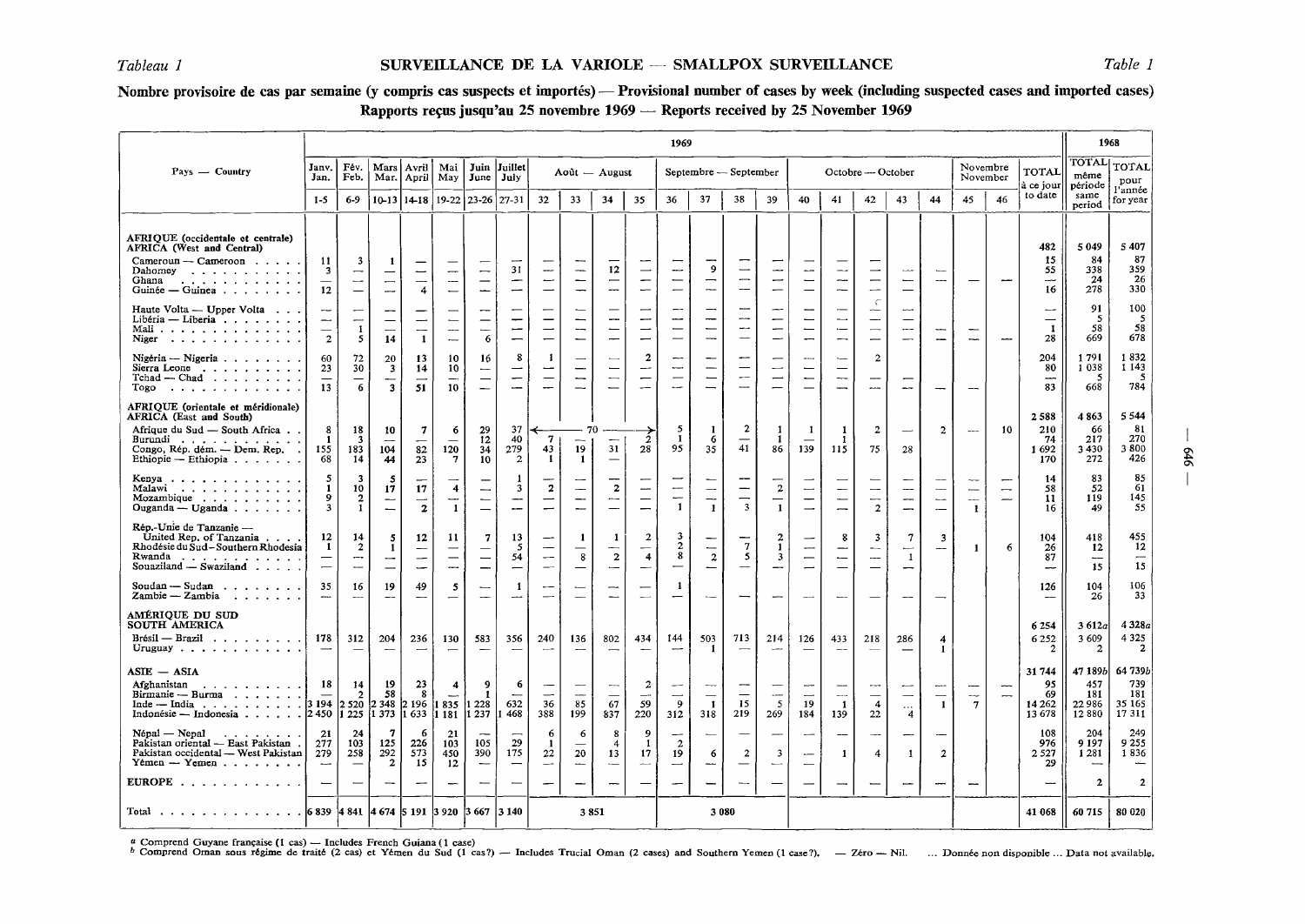Au 25 novembre, 41 068 cas de variole avaient été notifiés à l'Organisation, soit 32% de moins qu'en 1968 au cours de la même période. A ce jour, la maladie n'a été signalée que dans 29 pays en 1969, contre 38 en 1968 et 43 en 1967 ayant fait état d'un cas en 1969, contre 38 en 1968 et 43 en 1967 ayant fait etat d'un cas de variole au moins. La variole n'a pas ete introduite une seule fois en Europe depuis septembre 1968.

Cc sont manifcstemcnt les pays de !'Afrique occidentale et centrale qui ont la vedette dans Ia lutte entreprise pour venir a bout de la variole dans le monde. Dans ces pays, !'incidence de la maladie a commencé à décliner en 1968, une année à peine après la mise en route du programme *(fig.* 1). En 1969, la recrudescence saisonniere habituelle ne s 'est pas fait sentir et depuis juin, deux pays seulement ont enregistré des cas: le Dahomey et le Nigéria. Les paragraphes qui suivent font le point de la situation.

### Mrique occidentale et centrale

Soutenu par les Etats-Unis au titre bilateral et beneficiant d'un appui supplémentaire de l'OMS, le programme régional coordonné pour l'éradication de la variole a commencé en Afrique occidentale et centrale en janvier 1967, mais ce n'est que l'annee suivante que les campagnes sont devenues pleinement operationnelles dans !'ensemble des pays. La possibilité de réaliser l'éradication dans ces régions avait été démontrée de façon particulièrement nette par la Côte d'Ivoire, d'où la maladie a complètement disparu en 1965 à la suite d'un programme intensif de quatre ans. Des cas importes ont été signalés occasionnellement après cette date, mais on n'a pu observer aucun cas indigene et il n'y a plus eu de cas importes depuis mars 1967.

La vaccination se fait essentiellement à l'aide d'injecteurs à air comprime, mais on utilise egalement l'aiguille bifurquee dans Ia plupart des pays pour vacciner des groupes relativement moins importants. Des objectifs précis ont été fixés dès le début: telle superficie a couvrir et tant de personnes a vacciner par trimestre et par annee. On a veillc a s'y tenir le plus possible et aujourd'hui, trois ans apres le lancement de Ia campagne, le programme de vaccination est, d'une maniere generale, a jour. Le nombre de vaccinations pratiquees au cours de cette periode de trois ans depassera le chiffre de 100 000 000 en decembre prochain *(tableau 2).*  Comme il ressort de la *figure 2*, une fraction considérable de la population des 19 pays aura été vaccinée d'ici la fin de l'année.

Through 25 November, 41 068 cases of smallpox have been reported to the Organization,  $32\%$  fewer cases than were recorded last year during this same period. Only 29 countries have so far reported cases of smallpox this year compared to the 38 countries last year and the 43 countries which recorded one or more cases of smallpox in 1967. There have been no introductions of smallpox into Europe since September 1968.

Clearly in the forefront of the global eradication effort have been the countries of Western and Central Africa. In these countries, smallpox incidence began to decline in 1968, only a year after programmes first started *(Fig. I).* In 1969, the usual seasonal increase in cases failed to occur and since June, only two countries, Dahomey and Nigeria, have recorded any cases whatsoever. The current status of this smallpox programme is described below.

#### Western and Central Africa

Assisted by bilateral aid from the USA and additional help from WHO, the coordinated regional programme of eradication began in Western and Central Africa in January 1967, although programmes in all countries did not become fully operative until a year later. That eradication was feasible in this area had been clearly demonstrated by the Ivory Coast which became smallpox-free in 1965 after a four-year intensive programme. Although occasional imported cases were reported after that date, no indigenous cases have since been reported and no importations have been notified since March 1967.

Vaccination has been performed principally by jet injection although bifurcated needles are also used in most countries for vaccinating smaller groups. At the beginning of the programme, specific objectives were defined in terms of areas and numbers of persons to be vaccinated each year and each quarter. The schedules have been followed closely and, at the end of three years, the vaccination programme is essentially on schedule. During December, the total of vaccinations performed during the three-year period will pass the 100 000 000 mark *(Table 2)*. As shown in *Figure 2*, a high proportion of the population of the 19 nations will have been vaccinated by December 1969.

| <i>Tableau 2.</i> Vaccinations pratiquées en Afrique occidentale et centrale, janvier 1967-octobre 1969 |
|---------------------------------------------------------------------------------------------------------|
| <i>Table 2.</i> Vaccinations performed in Western and Central Africa, January 1967-October 1969         |

| Pays<br>Country                                                                                                                                                                                                                                                                                                                                                                                                                                                                                                                                      | Population au<br>milieu de<br>l'année 1969<br>Population<br>mid-year 1969<br>(000)                                                                                         | 1967<br>(000)                                                                                                                             | 1968<br>(000)                                                                                                                                       | 1969<br>(iusqu'à fin<br>octobre)<br>(through)<br>October)<br>(000)                                                                                   | Total<br>(000)                                                                                                                                                            |
|------------------------------------------------------------------------------------------------------------------------------------------------------------------------------------------------------------------------------------------------------------------------------------------------------------------------------------------------------------------------------------------------------------------------------------------------------------------------------------------------------------------------------------------------------|----------------------------------------------------------------------------------------------------------------------------------------------------------------------------|-------------------------------------------------------------------------------------------------------------------------------------------|-----------------------------------------------------------------------------------------------------------------------------------------------------|------------------------------------------------------------------------------------------------------------------------------------------------------|---------------------------------------------------------------------------------------------------------------------------------------------------------------------------|
| $C$ ameroun — $C$ ameroon<br>Congo (Brazzaville) $\ldots$ $\ldots$ $\ldots$ $\ldots$ $\ldots$ $\ldots$ $\ldots$<br>Côte d'Ivoire — Ivory Coast $\cdots$<br>Ghana<br>Guinée — Guinea<br>Libéria — Liberia $\ldots$ , $\ldots$ , $\ldots$ , $\ldots$ , $\ldots$ , $\ldots$<br>Mali<br>Mauritanie — Mauritania<br>Niger<br>République Centrafricaine — Central African Republic.<br>Sierra Leone, $\ldots$ , $\ldots$ , $\ldots$ , $\ldots$ , $\ldots$ , $\ldots$<br>$Tchad$ $\sim$ Chad $\ldots$ $\ldots$ $\ldots$ $\ldots$ $\ldots$ $\ldots$ $\ldots$ | 5 6 1 8<br>899<br>4 2 9 9<br>2 5 9 0<br>496<br>370<br>8 644<br>3 9 0 9<br>5410<br>1 1 1 8<br>5 0 3 1<br>1 0 2 7<br>3862<br>62 239<br>1452<br>3838<br>2.558<br>3586<br>1800 | 1815<br>162<br>1580<br>702<br>225<br>231<br>1 3 1 8<br>1 0 6 8<br>2040<br>44<br>1 0 28<br>1610<br>9 5 6 0<br>381<br>383<br>1 3 8 7<br>605 | 1985<br>581<br>1756<br>990<br>146<br>147<br>1 9 9 0<br>2063<br>2 2 0 8<br>231<br>1476<br>1 1 6 6<br>23 4 94<br>405<br>1468<br>965<br>1 3 4 5<br>608 | 1481<br>293<br>1 0 3 6<br>768<br>84<br>34<br>1 662<br>1764<br>1414<br>316<br>751<br>264<br>685<br>15 000<br>554<br>985<br>1 0 2 6<br>1 2 3 4<br>1036 | 5 2 8 1<br>1 0 3 6<br>4 3 7 2<br>2460<br>455<br>412<br>4 9 7 0<br>4895<br>5662<br>591<br>3 2 5 5<br>264<br>3 4 6 1<br>48 0 54<br>1 340<br>2836<br>1991<br>3966<br>2 2 4 9 |
| Total                                                                                                                                                                                                                                                                                                                                                                                                                                                                                                                                                |                                                                                                                                                                            | 24 139                                                                                                                                    | 43 024                                                                                                                                              | 30 387                                                                                                                                               | 97 550                                                                                                                                                                    |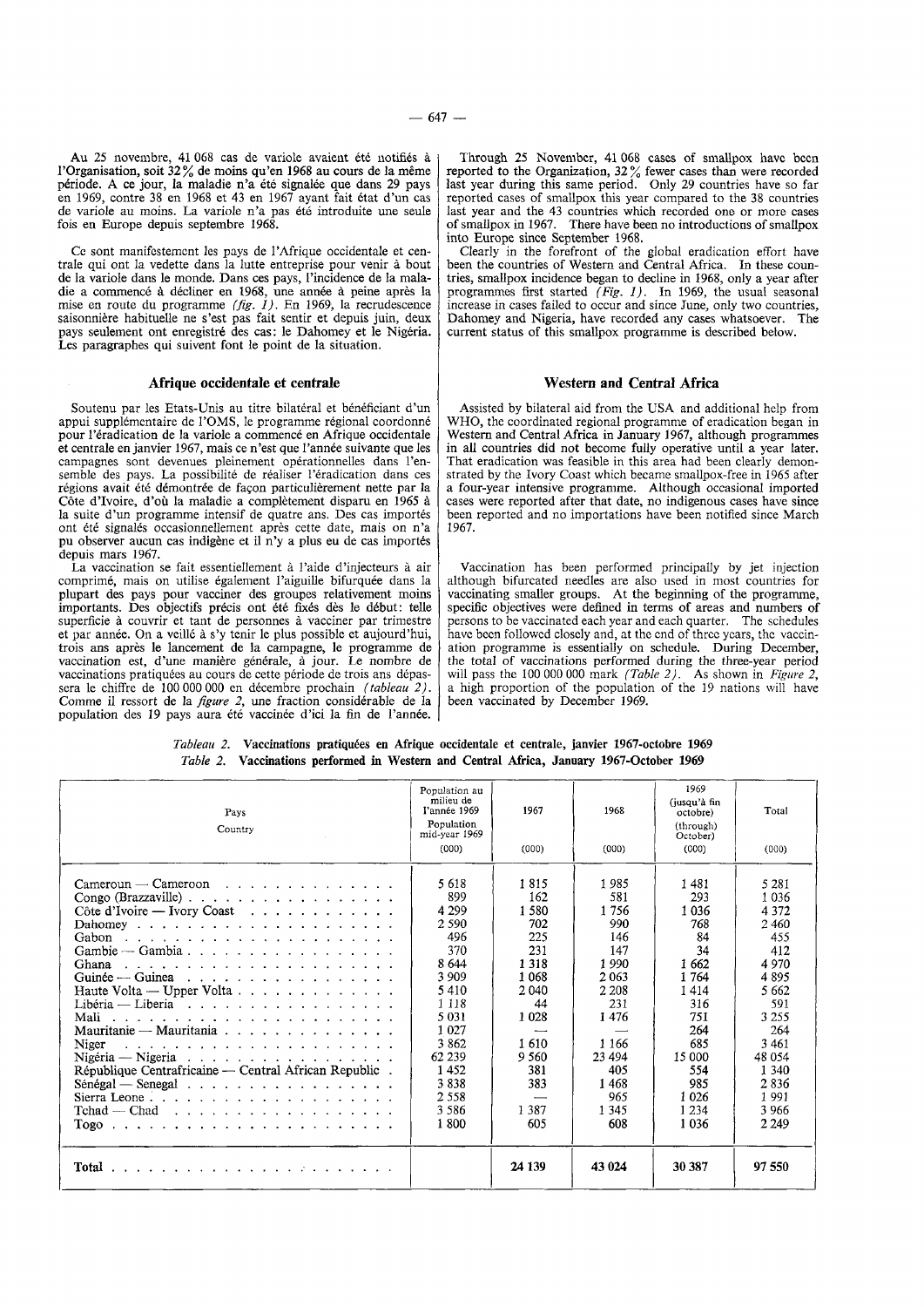

#### *Surveillance*

Les activités de surveillance ont été intensifiées à partir de septembre 1968 en vue de rompre les chaines residuelles de transmission pendant la saison de faible incidence qui va d'octobre à décembre, periode durant laquelle les cas sont peu nombreux et la transmission peu efficace. Le programme special etabli a cet effet, !'operation «escalade de !'eradication», a ete decrit en detail dans le *Re!ewi epidemio!ogique hebdomadaire* (N° 18 du 2 mai 1969). S'il n'a pas suffi à interrompre totalement la transmission au cours des quelques mois qui ont suivi, du moins a-t-il entraîné une baisse très marquée de l'incidence de la variole; l'augmentation du nombre de cas que !'on observe d'ordinaire a cette saison ne s'est pas pro-duite et, en juin, tous les pays sauf deux etaient debarrasses de !a variole. Cette disparition soudaine de Ia maladie est intervenue pres de deux ans plus tot qu'on ne l'avait prevu au debut. L'effet des activités de surveillance ressort avec netteté du tableau 3, qui indique, en le rapportant au nombre total de cas, le nombre de cas dépistés grâce aux enquêtes consécutives aux notifications.

Avant l'intensification des activités de surveillance, les enquêtes etaient relativement rares: elles n 'ont permis de decouvrir que  $4.8\%$  seulement du nombre total de cas. Une fois lancée l'opération « escalade de l'éradication », les deux tiers des cas signalés ont été repérés de cette manière. La rapidité croissante qui a caractérisé les notifications et la mise en œuvre du dispositif d'endiguement a entraîné une diminution parallèle de l'importance moyenne des poussées épidémiques.

II est devenu manifeste, au cours des six derniers mois, que le dispositif de surveillance est tout a fait efficace et que les cas non depistes demeurent relativement peu nombreux. En effet, lorsque des cas de variole ont été diagnostiqués au cours des derniers mois on a presque toujours pu remonter à des foyers connus d'infection. Au début, les enquêtes amenaient souvent à découvrir des poussées *Surveillance* 

In September 1968, an intensified programme of surveillance was begun with the hope that the remaining chains of transmission could be interrupted during the October to December seasonal low in incidence. This is the period when cases are fewest in number and transmission is least efficient. The special programme, termed "Eradication Escalation", was described in detail in the WER (No. 18 of 2 May 1969). *This* special programme did not completely succeed in interrupting transmission during the succeeding few months. However, smallpox incidence was sharply curtailed; the usual seasonal increase in cases did not occur, and by June, all but two countries had become smallpox-free. This abrupt disappearance of smallpox occurred almost two years earlier than had been originally forecast at the commencement of the programme. The impact of the surveillance activities is best illustrated in *Table 3* which indicates the numbers of cases detected through outbreak investigations contrasted to the total of cases recorded.

Before the intensified surveillance programme began, comparatively few investigations were conducted; only 4.8% of all cases were detected by outbreak investigations. With the initiation of the "Escalation Eradication" exercise, two-thirds of all recorded cases were discovered by *this* mechanism. However, the average size of the outbreak decreased as notifications became more prompt and containment action was taken more rapidly.

During the past six months, it has become apparent that the surveillance system is quite efficient and that comparatively few cases remain undetected. Evidence for this is based on the fact that cases of smallpox detected during recent months can almost always be traced back to previously known foci of infection. At the inception of the programme such investigations frequently led